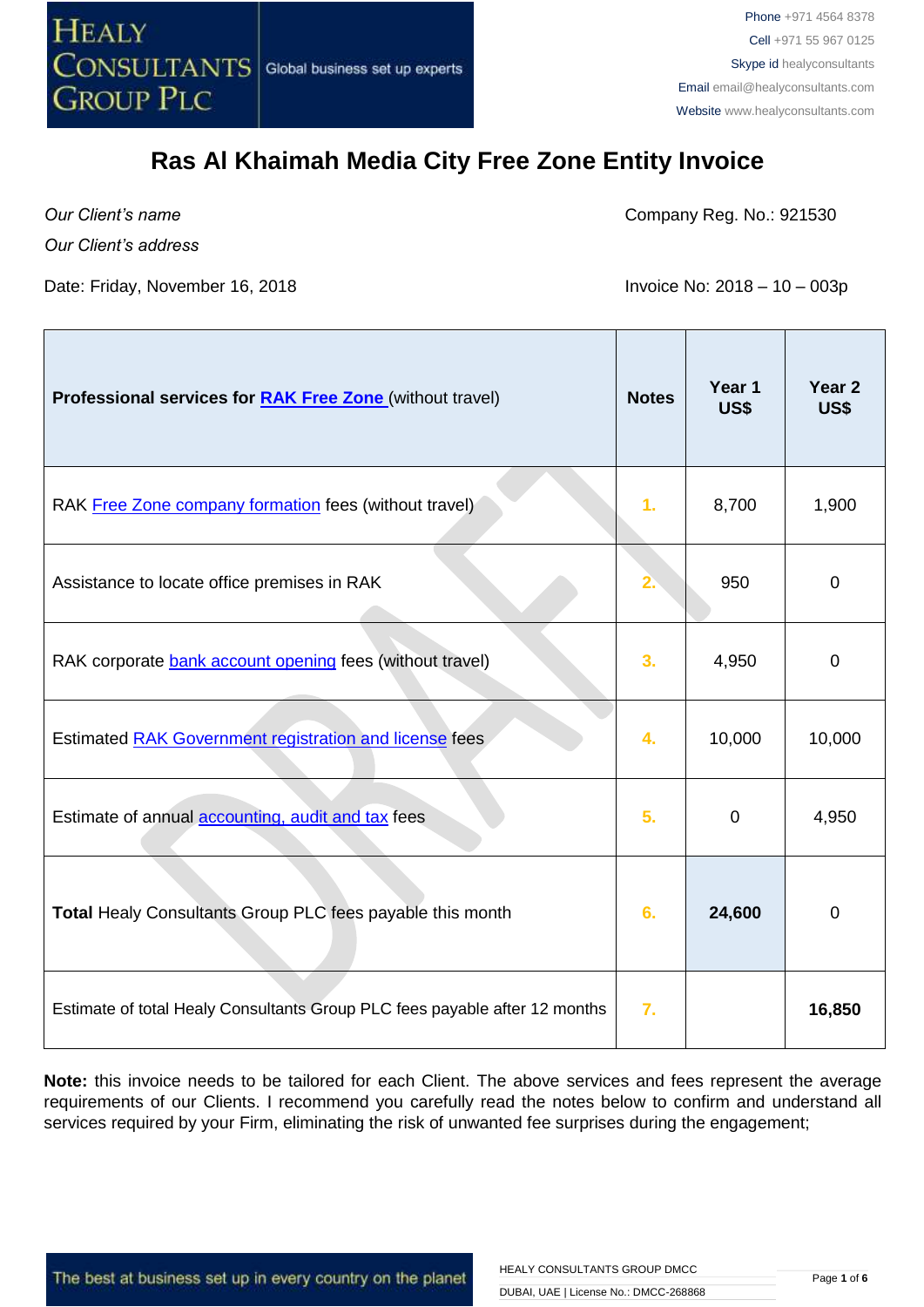

### *Notes to invoice above*

**1.** Healy Consultants Group PLC's fees to efficiently and effectively complete RAK Media City freezone company registration within [2 weeks](http://www.healyconsultants.com/ras-al-khaimah-free-zone/fees-timelines/#timelines) including **i)** choosing the optimum regulatory license for our Client's business activities; **ii)** reserving a company name with [RAK Authority;](http://rakftz.com/) **iii)** settlement of our accountant and lawyer fees; and **iv)** preparing a high quality company incorporation application to [RAK Authority;](http://rakftz.com/)

All [engagement fees](http://www.healyconsultants.com/company-registration-fees/) (click link) are agreed and paid up front and agree to the fees published on our country web pages. Consequently, there are no hidden fees or surprises or ambushes throughout the engagement. All engagement deadlines are agreed up front in the form of [a detailed project plan,](http://www.healyconsultants.com/index-important-links/example-project-plan/) mapping out [deliverables](http://www.healyconsultants.com/deliverables-to-our-clients/) by week throughout the engagement term;

Every week during the engagement, Healy Consultants Group PLC will email our Client a detailed status [update.](http://www.healyconsultants.com/index-important-links/weekly-engagement-status-email/) Our Client is immediately informed of engagement problems together with solutions. Your dedicated engagement manager is reachable by phone, Skype, live chat and email and will communicate in your preferred language;

- **2.** Before company incorporation is complete, RAK LLC will review and approve a lease agreement for [office](http://www.rakia.ae/Company-Formation/Facilities)  [premises.](http://www.rakia.ae/Company-Formation/Facilities) If your Firm requires this service from Healy Consultants Group PLC, our one-time fee amounts to US\$950. Our Clients should expect to pay annual office rent of US\$7,750 per annum to the Free Zone Authority for a 25 sqm office;
- **3.** Healy Consultants Group PLC will be pleased to open a UAE corporate bank account for our Client. It is a time consuming task, and Healy Consultants Group PLC will shelter our Client from the associated administrative challenges As you can appreciate, it is a difficult task to obtain bank account approval through a newly formed company, when shareholders and directors and bank signatories reside overseas. Healy Consultants Group PLC will prepare a business plan for the bank to optimize the probability of corporate bank account approval. Depending on our Client's business and nationality, there is a 40% probability the banks will request a bank signatory to travel for a one hour bank interview. Healy Consultants Group PLC will try its best to negotiate with the bank for a travel exemption. If our Client must travel to UAE for corporate bank account opening, Healy Consultants Group PLC will refund our Client US\$950;







If our Client is not comfortable with only a UAE corporate bank account, Healy Consultants Group PLC will be pleased to open [an international corporate bank account](http://www.healyconsultants.com/international-banking/) (click link) outside of UAE. Examples include New York, Germany, Liechtenstein, Austria, Bulgaria, South Africa, Australia, London. All banks will be top tier banks in these countries with excellent internet banking services. Example of our global banking partners include HSBC, Standard Chartered Bank, Citibank, Barclays, Standard bank, ANZ bank, VTB bank, UBS, Credit Suisse;

The banks enjoy ultimate power of approval of corporate bank account applications. Consequently, guaranteed success is outside of Healy Consultants Group PLC's control. What is inside our control is the preparation and submission of a high quality bank application that maximizes the likelihood of approval. To date, we enjoy a 100% approval record because of [our global banking relationships](http://www.healyconsultants.com/international-banking/corporate-accounts/) and determination.

The best at business set up in every country on the planet

HEALY CONSULTANTS GROUP DMCC DUBAI, UAE | License No.: DMCC-268868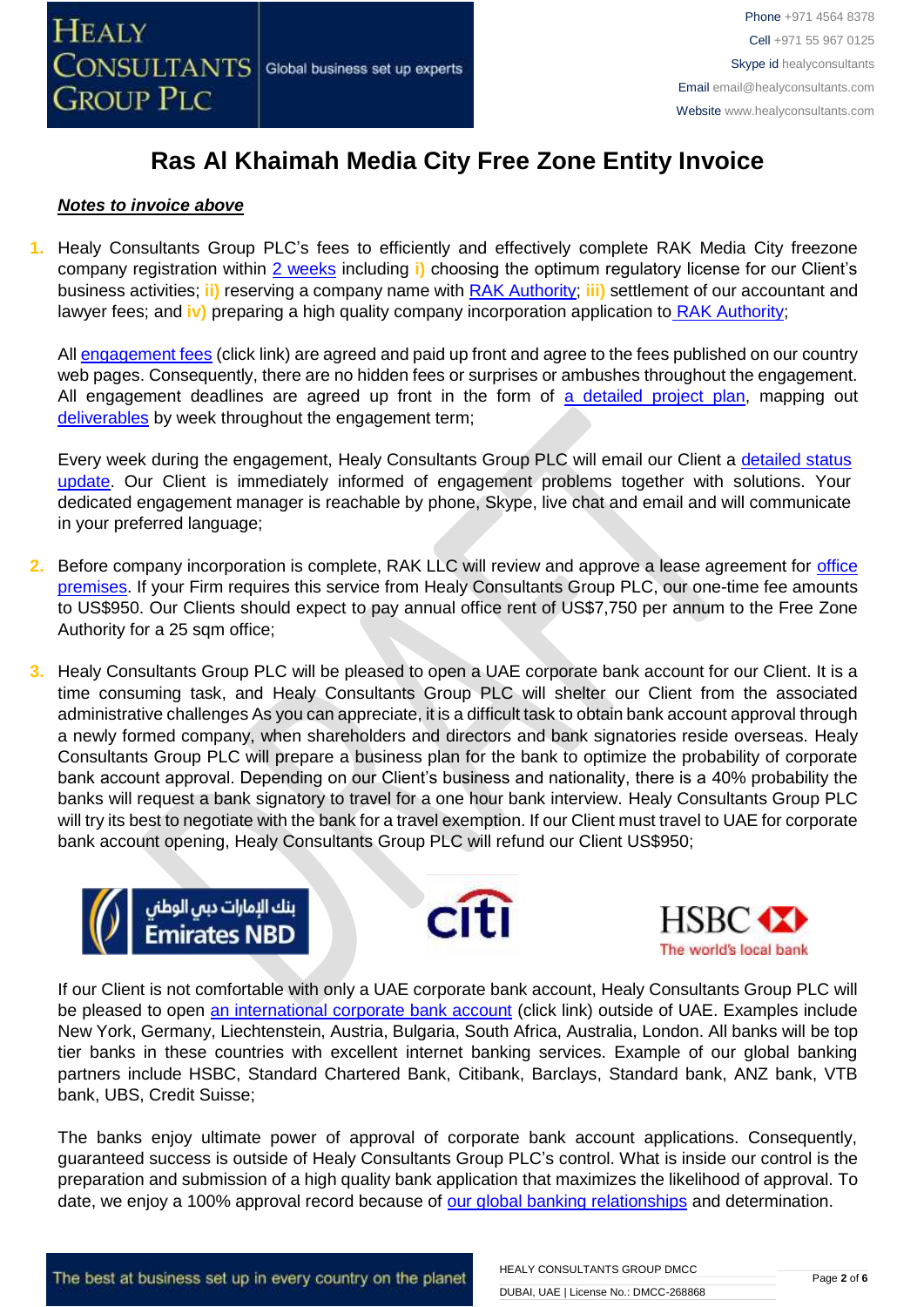Global banks continue to tighten corporate bank account opening procedures, their internal compliance departments completing more thorough due diligence of Clients. Consequently, our Clients should expect the bank account approval period to take up to 4 weeks. Furthermore, global banks now require evidence of proof of business in the country where the corporate bank account will be, including sales contracts or lease agreement;

- **4.** This fee is an estimate of government costs payable during your Firm's engagement. For transparency purposes, all government fee payments will be supported by original receipts and invoices. Examples of government costs include **i)** submitting application and settling company registrations fees to the RAK Media City Free Zone Authority; **ii)** reserving the company name with RAK Free Zone Authority **iii)** other miscellaneous expenses such as couriers or buying registrations forms. and **iv)** estimate of annual license fees payable to RAK. Actual license fees will [depend on the business activity.](http://rakftz.com/) Following engagement completion, Healy Consultants Group PLC will refund our Client any excess of funds received over actual Government costs paid;
- **5.** For an active trading company, these annual [accounting, audit and tax](http://www.healyconsultants.com/uae-company-registration/accounting-legal/) fees are an estimate of Healy Consultants Group PLC fees to efficiently and effectively discharge your annual company accounting, audit and tax obligations. Following receipt of a set of draft accounting numbers from your company, Healy Consultants Group PLC will more accurately advise accounting and tax fees. For a dormant company, Healy Consultants Group PLC fees are only US\$950;



- **6.** All fees quoted in this invoice correspond to fees quoted [on Healy Consultants Group PLC's](http://www.healyconsultants.com/company-registration-fees/) website. Please review this invoice carefully to identify errors. During the rush of the business day, it is possible that Healy Consultants Group PLC inadvertently made fee calculation errors, typing errors or omitted services or omitted historic fee payments from Clients. In the unfortunate event you identify invoice errors, please revert to me directly re the same. I apologize in advance if I or my staff made invoice errors;
- **7.** Assuming our Clients re-engage Healy Consultants Group PLC in year 2, this fee is an estimate of the fees payable next year, 12 months after the date of company registration;
- **8.** The fees quoted in this invoice are a prediction of the fees required to efficiently and effectively complete this engagement in a timely manner. If during the engagement Healy Consultants Group PLC realizes that the project is more complex than anticipated, requiring a large additional investment of time, my Firm will revert to request additional fees. If Healy Consultants Group PLC completes the engagement faster than expected and more easily than expected, Healy Consultants Group PLC is happy to refund some fees to our Client;
- **9.** In accordance with RAK Media City Free Trade Zone Authority, the issued share capital of US\$20,500. Our client must **i)** deposit the same into the company corporate bank account or **ii)** present a personal bank statement showing the same;
- **10.** During the engagement, shareholders and directors documents may need to be translated into the local language before the Government and Bank approves company registration and corporate bank account opening respectively. Consequently, our Client should budget for possible additional translation and embassy atestation fees in their country of origin as well as in UAE. Either our Client or Healy Consultants Group PLC can complete this administrative task;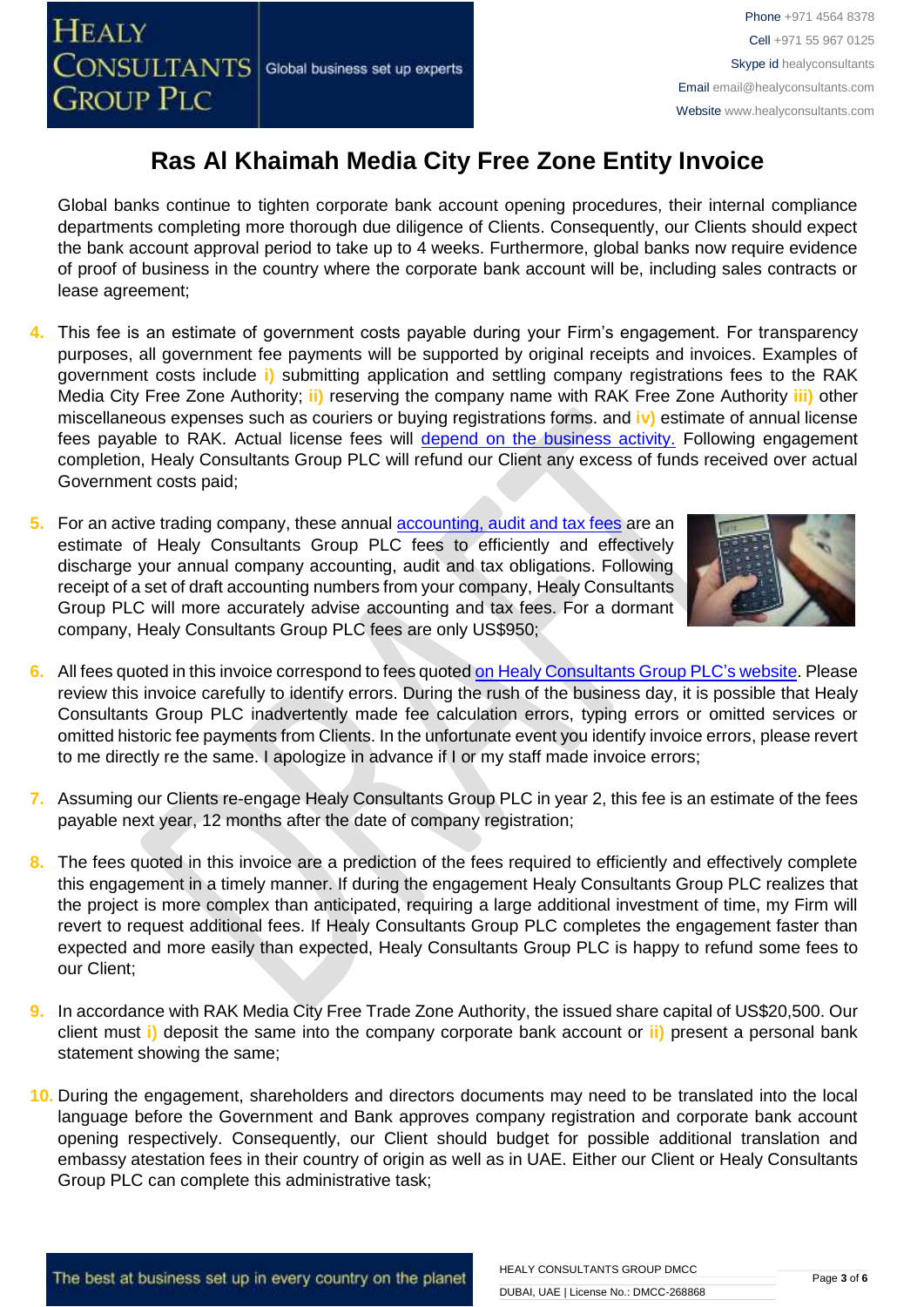- 11. Engage Healy Consultants Group PLC to [project manage](http://www.healyconsultants.com/project-manage-engagements/) business set up in every country on the planet. We are the best in the [world](http://www.healyconsultants.com/best-in-the-world/) at what we do, timely completing the  $A$  to  $Z$  of every country engagement;
- **12.** Many of our clients appoint a local agent sponsor for their RAK free zone company in order to do business inside the UAE. Healy Consultants Group PLC will be happy to appoint a local agent for your free zone company. Our fee for the same is estimated at US\$10,800 per annum as published on our [website.](http://www.healyconsultants.com/ras-al-khaimah-free-zone/) Upon further understanding of your business activities, Healy Consultants Group PLC will accurately advice on local agent sponsor fees;
- **13.** If our Client and Healy Consultants Group PLC properly plan this engagement, our Clients will *not* have to travel during this engagement. Healy Consultants Group PLC will efficiently complete company registration and corporate bank account opening in a timely manner without our Client's presence. Instead, our Client will need to **i)** sign and get documents legalized in the embassy in their country of origin; and **ii)** courier the originals to Healy Consultants Group PLC's office;
- **14.** If required, Healy Consultants Group PLC will be pleased to assist your firm obtain business [visa a](http://www.healyconsultants.com/support-services/)pprovals. Our fee is US\$3,950 for the first employee, US\$2,950 for the second employee, US\$1,950 per employee thereafter. Our employee visa fees include **i)** preparation of a quality visa application; **ii)** submitting to the correct immigration officers; and **iii)** a refundable government deposit of US\$1,000. This amount will be refunded once the visa is cancelled. The Government enjoys ultimate power of approval of visa applications. Consequently, guaranteed success is outside of Healy Consultants Group PLC' control. What is inside our control is the preparation and submission of a high quality immigration visa application that maximizes the likelihood of visa approval;
- **15.** Depending on our Client's business and nationality, [RAK free Zone Authority](http://rakftz.com/Contact) may require a special regulatory license to carry on your business in the country. Healy Consultants Group PLC will assist our Client secure license approval; there may be additional engagement fees. However, the Government enjoys ultimate power of approval of company registrations and business licenses;
- **16.** Monthly, quarterly and mid-year Government tax obligations include monthly and quarterly payroll reporting, VAT and corporation tax return filing. If you need our help, Healy Consultants Group PLC can complete monthly Government reporting for a monthly fee of US\$860. Healy Consultants Group PLC monthly support will include **i)** receive in Dropbox the monthly invoices from our client; **ii)** label monthly bank statement transactions; **iii)** preparation and submission of VAT returns; and **iv)** submission of monthly employee payroll reporting;
- **17.** To assist our Clients to minimize foreign exchange costs, we offer the payment in SG\$, Euro, Pounds or US\$. Kindly let me know in which currency your Firm prefers to settle our fees and I will send an updated invoice, thank you;

Phone +971 4564 8378 Cell +971 55 967 0125 Skype id healyconsultants Email [email@healyconsultants.com](mailto:EMAIL@HEALYCONSULTANTS.COM) Website [www.healyconsultants.com](http://www.healyconsultants.com/)



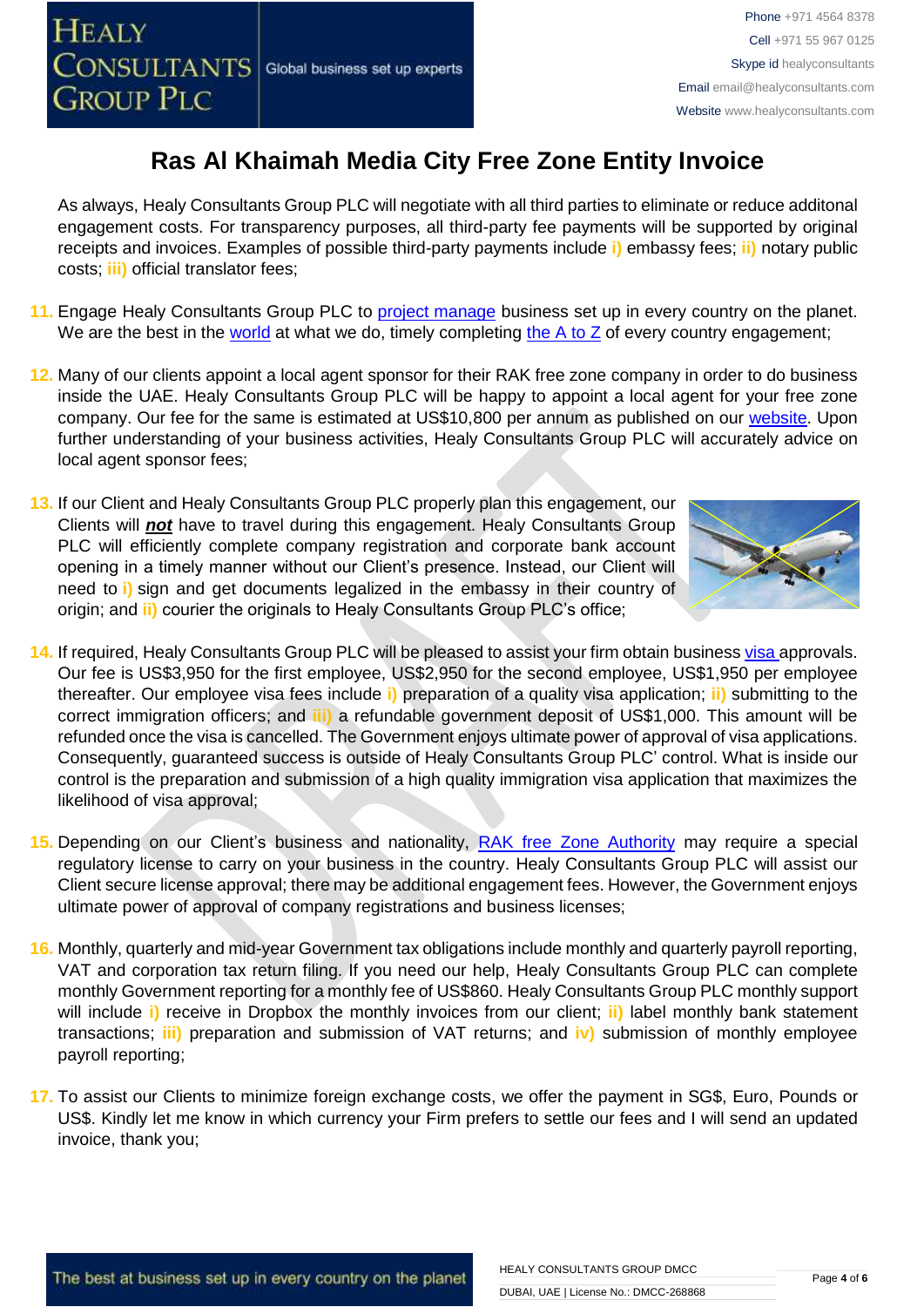**18.** Some of our Clients require an [immediate UAE](http://www.healyconsultants.com/turnkey-solutions/) solution. With this strategy, within a day Healy Consultants Group PLC can supply our Client **i)** an existing dormant UAE company number; **ii)** an already approved UAE corporate bank account number; and **iii)** a business address. Turnkey solutions are attractive to those entrepreneurs who wish to immediately close a country deal, sign a contract or invoice a customer;



- **19.** It is important our Clients are aware of their personal and corporate tax obligations in their country of residence and domicile; and they will fulfill those obligations annually. Let us know if you need Healy Consultants Group PLC help to clarify your local and international annual tax reporting obligations;
- **20.** Healy Consultants Group PLC will only incorporate your company after 75% of [due diligence documentation](http://www.healyconsultants.com/due-diligence/) is received by email. Healy Consultants Group PLC will only open a corporate bank account after 100% of the Client's original due diligence documentation is received by courier;
- **21.** As stipulated on our [business website](http://www.healyconsultants.com/) and in section 3 of our engagement letter, Healy Consultants Group PLC will only commence the engagement following **i)** settlement of our fees; and **ii)** completion and signing of our legal engagement letter;
- **22.** During the annual renewal engagement with our Client, our in-house [Legal and Compliance Department](http://www.healyconsultants.com/about-us/key-personnel/cai-xin-profile/)  [\(click link\)](http://www.healyconsultants.com/about-us/key-personnel/cai-xin-profile/) reviews the quality and completeness of our Client file. Consequently, Healy Consultants Group PLC may revert to our Client to ask for more up to date [due diligence documentation;](http://www.healyconsultants.com/due-diligence/)
- 23. Some of our Clients engage Healy Consultants Group PLC to [recruit \(click link\)](http://www.healyconsultants.com/corporate-outsourcing-services/how-we-help-our-clients-recruit-quality-employees/) local employees. We have a lot of experience in this area and we are quite skilled at securing quality candidates for our Clients;